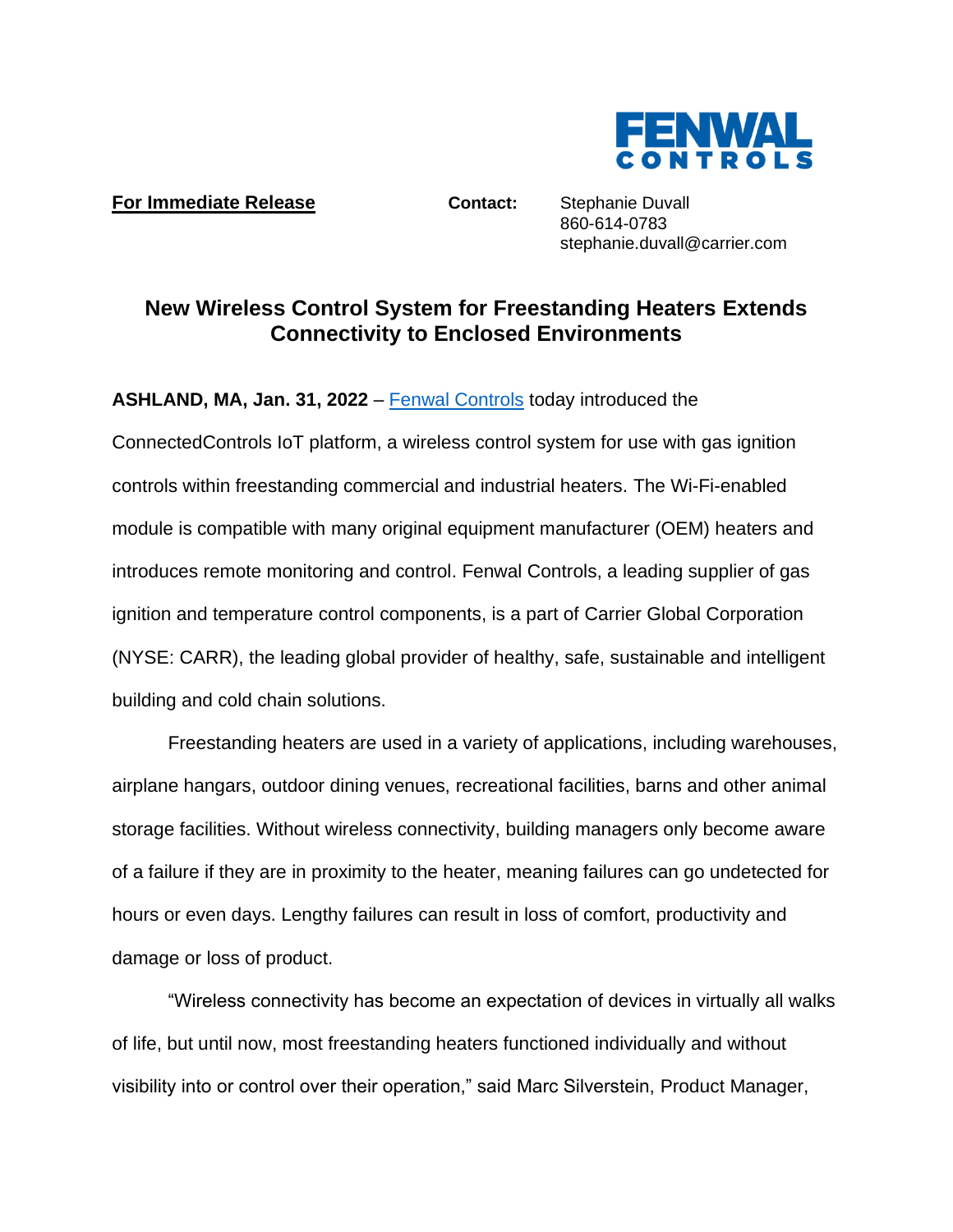Fenwal Controls. "The ConnectedControls platform makes it possible to connect wirelessly to heaters from most OEMs and confidently monitor their performance and quickly access issues, helping to eliminate costly losses associated with heater failures."

As part of the ConnectedControls platform, a connectivity hardware module can be hardwired to the gas ignition control within the heater. It regularly uploads status reports to the cloud and quickly sends an alert in the event of a failure. When a failure occurs, the module evaluates the cause, recommends troubleshooting steps and provides an option to request a service call through a mobile or desktop application. The module also can determine if conditions are suitable for a safe restart and allow a site owner or service provider to perform a control reset remotely. The module is UL and FCC approved.

In addition to collecting and analyzing data from the gas ignition control, the module monitors other non-ignition proving inputs from the heater and shares statistical analysis and trends through the mobile and web interfaces. The module is designed to eventually collect and share other performance data from the heater as requested by OEMs. Those capabilities are expected to be activated later this year.

The ConnectedControls IoT platform is currently available in North America. For more information, visit [fenwalcontrols.com.](https://www.kidde-fenwal.com/Public/Fenwalcontrols)

## **About Fenwal Controls**

Founded in 1935 as the manufacturer of the patented THERMOSWITCH® temperature controller, Fenwal Controls offers a broad range of agency-approved gas ignition and temperature controls. Fenwal Controls has a long history of providing standard and custom engineered solutions for many industries including HVAC, commercial cooking, and fire protection. Fenwal Controls is part of Carrier, the leading global provider of